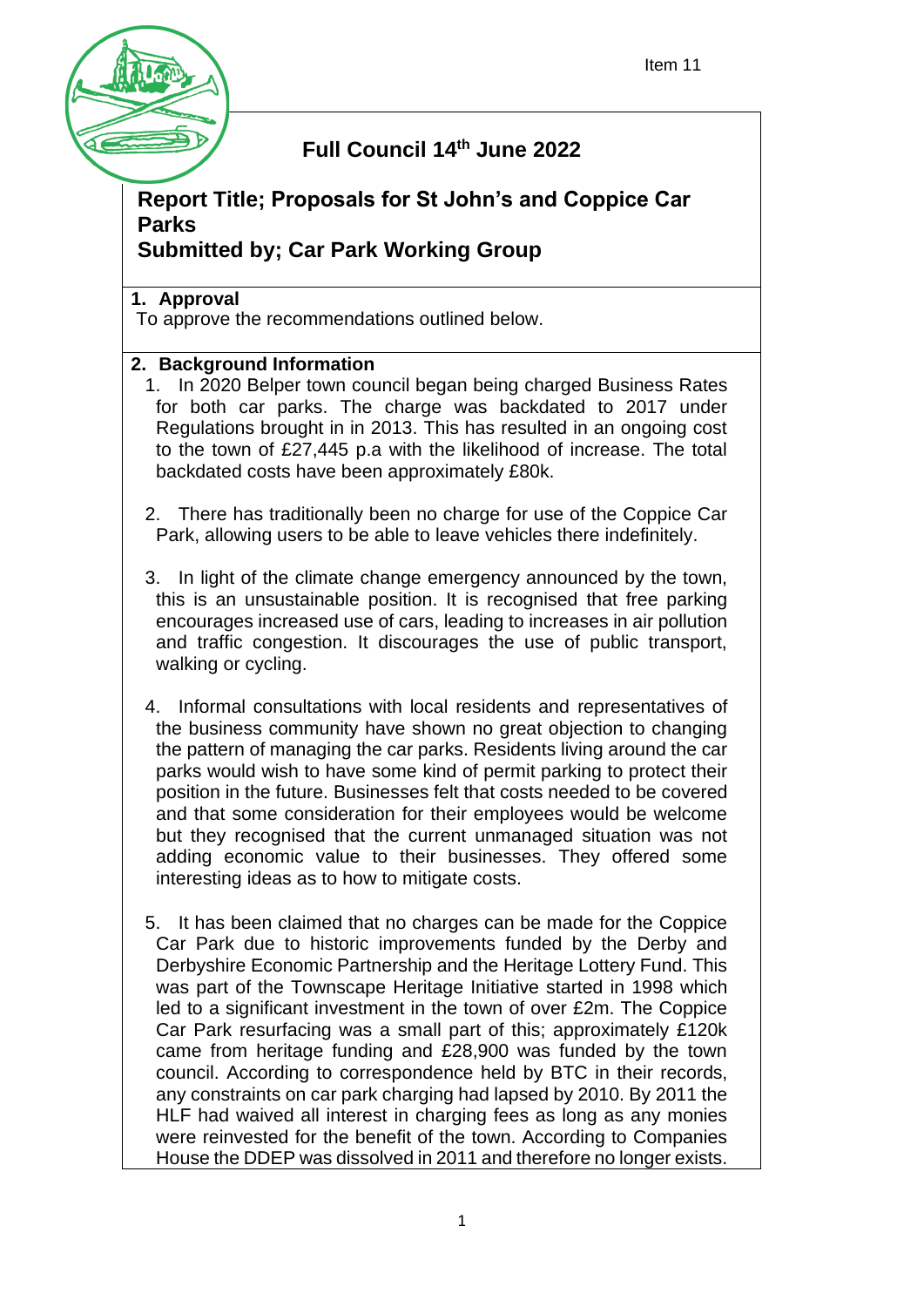- 6. It is likely that the two sites will require different solutions. The St John's Car Park has issues related to off road parking, traffic management and enabling the safe use of St Johns Rd by residents and through traffic.
- 7. A Coppice Car Park solution is needed to protect the position of local residents who have nowhere else to park. Consideration should be given to the parking needs of local workers and more use of shortterm parking to encourage use by shoppers and visitors.

### **3. Legislation and Reasons for the Recommendations**

- 8. There are two issues. The first is to make sure that the two sites are being managed on a proper statutory basis. The second is to decide how they should be best managed and in particular whether, given the Business Rate cost, there should be a properly formalised basis for charging, which can also include provision for electric vehicles. Amber Valley District Council has been of some initial assistance but requires a clear commitment by the town council to move forward. It may also be necessary to consult with Derbyshire Country Council as traffic authority for the county.
- 9. It is usual for off-street car parks to be regulated by an order under the Road Traffic Regulation Act 1984. Consultation with DALC has not identified any other town council with similar provision as in Belper.
- 10. If BTC is to move to a system of enforceable charging (with authority for electric vehicle points) then a properly organised and legally valid arrangement is required so as to
	- a] confirm the statutory basis for the town car parks
	- b] secure a properly authorised basis for charging (including for the provision of electric vehicle points)
	- c] allow for a residents' parking permit system
	- d] ensure a legally sound basis for enforcement and the removal of abandoned vehicles

### **4. Financial Implications**

11. At present none of this can be costed because enquiries made with AVBC have shown they need to see serious intent on the part of BTC to proceed with a proper plan. Without this they will not enter into detailed discussions about the legal arrangements and costs nor any agreement to use their existing parking service to manage enforcement.

#### **5. Recommendations**

**1. That the council commits to a full investigation of the basis on which car parking is to be retained at the St John's and Coppice sites**